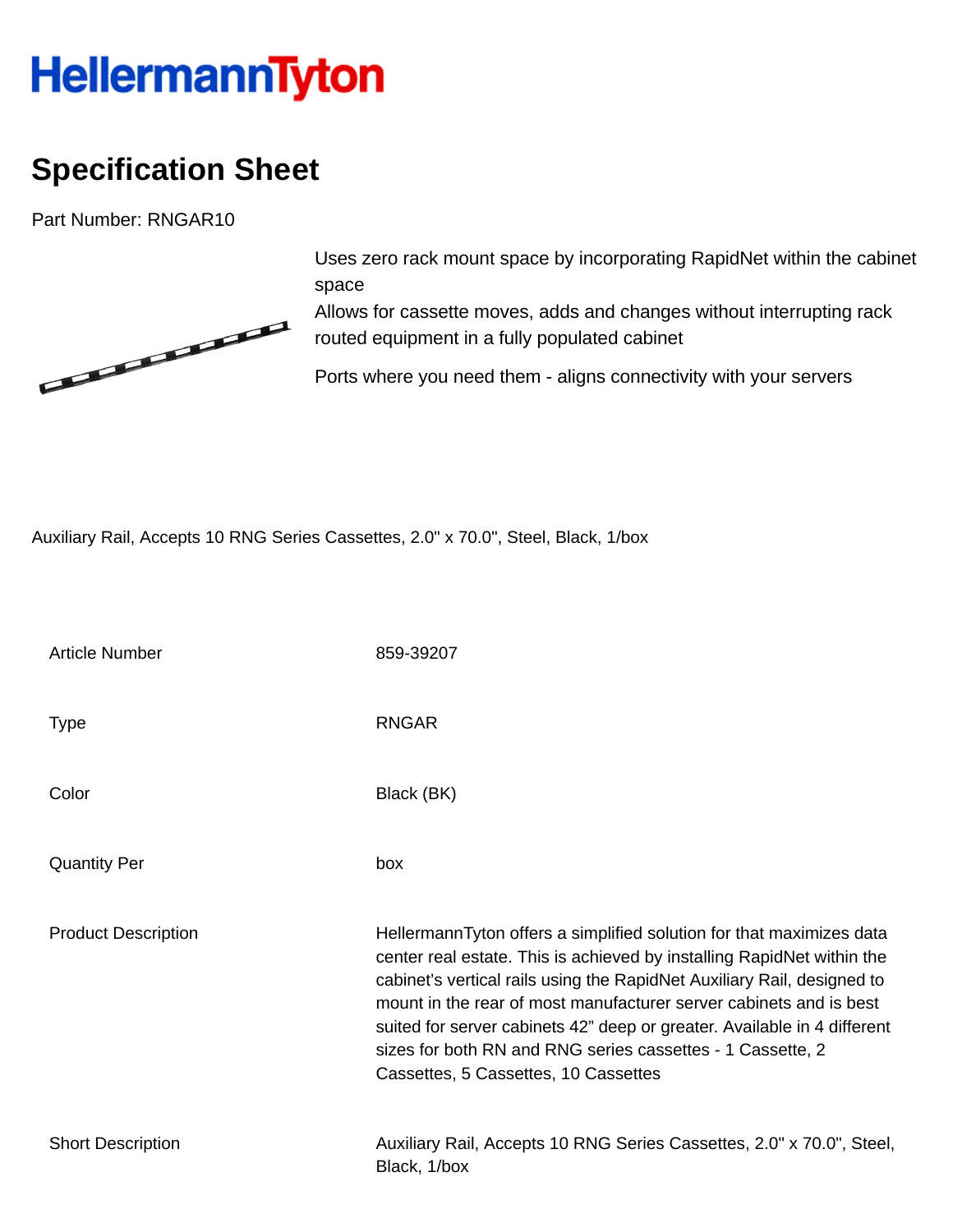| <b>Global Part Name</b>      | <b>RNGAR</b>                                                                          |
|------------------------------|---------------------------------------------------------------------------------------|
| <b>Technical Description</b> | Auxiliary Rail, Accepts 10 RNG Series Cassettes, 2.0" x 70.0", Steel,<br><b>Black</b> |
| Length L (Imperial)          | $70.0\,$                                                                              |
| Length L (Metric)            | 1778.0                                                                                |
| Variant                      | Accessory                                                                             |
| Width W (Imperial)           | $2.0\,$                                                                               |
| Width W (Metric)             | 50.8                                                                                  |
| Height H (Imperial)          | $7.0\,$                                                                               |
| Height H (Metric)            | 177.80                                                                                |
| Depth D (Imperial)           | $2.0\,$                                                                               |
| Depth D (Metric)             | $50.8\,$                                                                              |
|                              |                                                                                       |
|                              |                                                                                       |
| Material                     | Steel (ST)                                                                            |

Material Shortcut ST